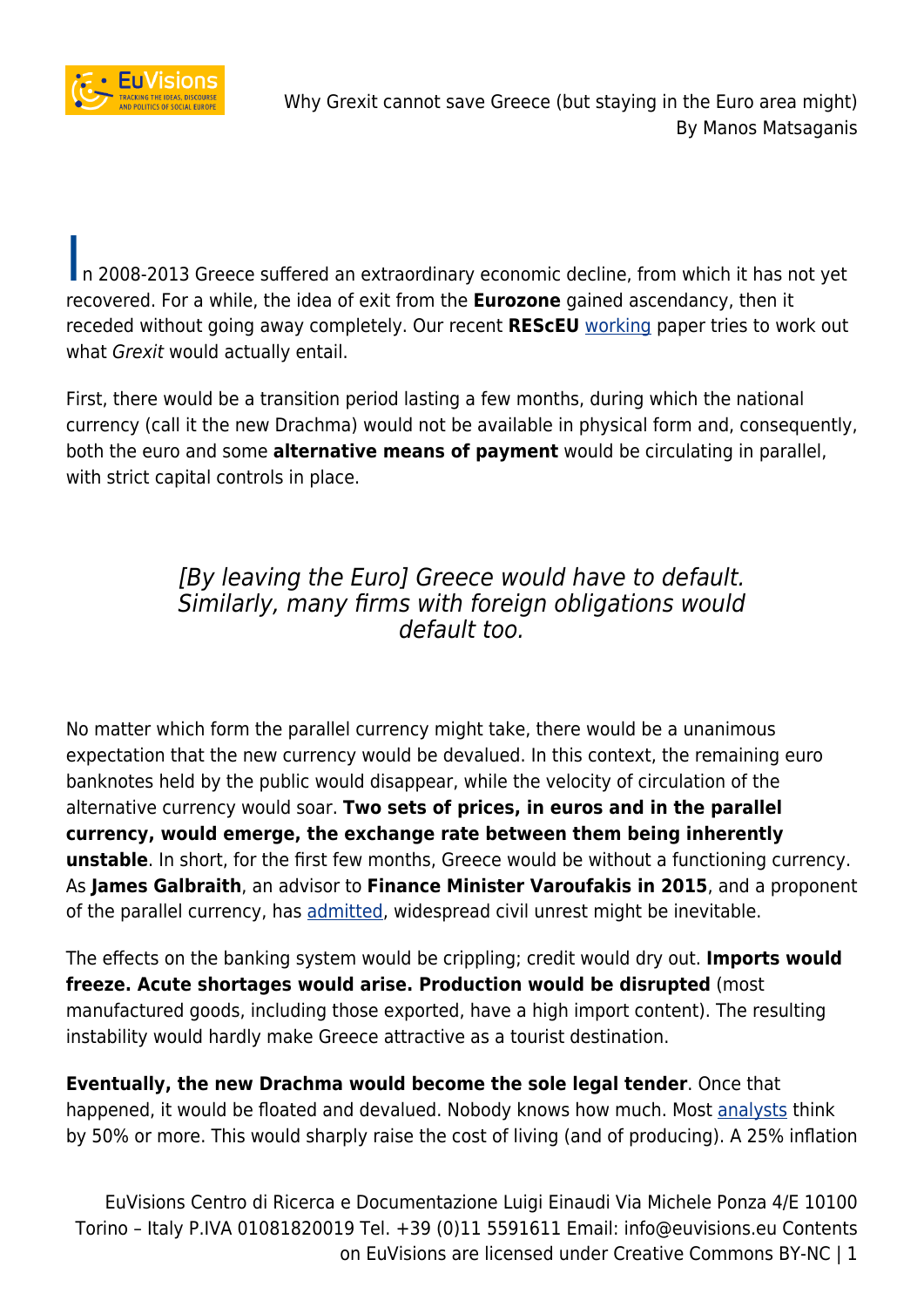

rate in year 1 would depress the value of real incomes by as much as the 2008-2013 recession, further depressing domestic demand.

The non-convertible part (roughly 90%) of public debt would be unserviceable. **Greece would have to default**. Similarly, many firms with foreign obligations would default too. The ensuing litigation would exacerbate uncertainty. Commercial banks would be bankrupt. They would have to be recapitalized or nationalized. The Bank of Greece would lose its independence.

## **An offsetting export-growth?**

**The key question is the extent to which the decline in domestic demand might be offset by export growth and import substitution**. In the short run, import substitution would be limited: the economy is dominated by non-tradeables, while the production of tradeables is heavily dependent on imported inputs. That leaves exports. Again, in the short run no impressive gains can be expected: **the export base of Greece is the narrowest in the EU**, while recent export growth has been anaemic in spite of falling unit labour costs and export prices. The current account would turn a surplus, but this, at least initially, would be the result of a further decline in imports.

For a couple of years post-Grexit, the economy would go into a second depression. The resulting income and job losses would not be distributed equitably.

#### **Would the pain be worth it in the medium term?**

The eventual success of devaluation would depend on two conditions: a) that the initial inflationary burst is contained, preserving competitiveness gains, and b) that low-priced assets encourage significant investment.

On current form, **Greece would be unable credibly to implement the stringent policy required for containing inflation**. Interest groups in or around the public sector would obtain pay rises compensating them for higher prices. Despite the slump, these would eventually spill over to the rest of the economy, generating a wage-price spiral. Fiscal deficits would emerge, financed by printing money. The central bank, newly placed under government control, would not be allowed to contain inflationary pressures nor stabilize the Drachma.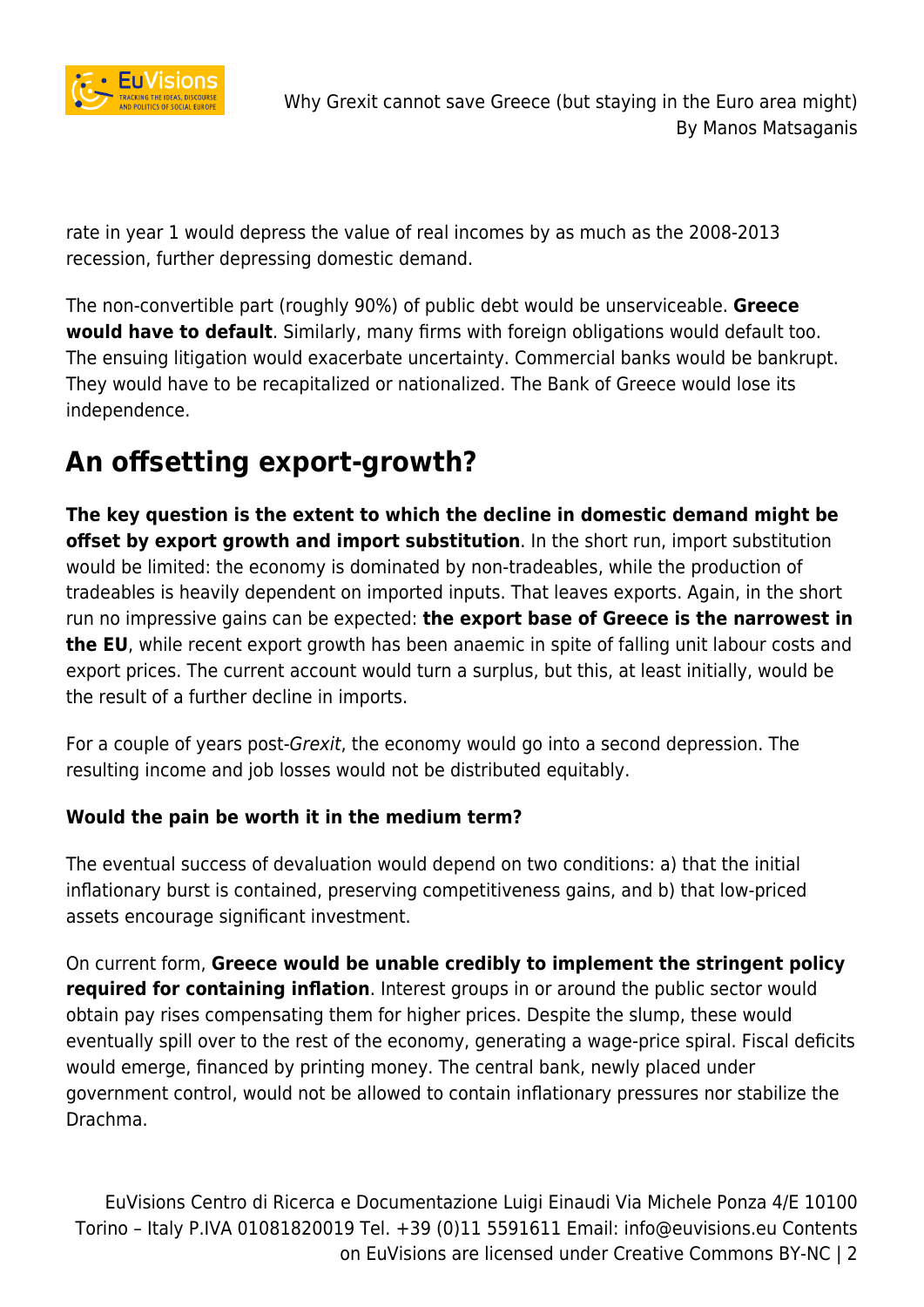

### Changing the nominal exchange rate would do nothing to address structural blockages on the offer-side

Investment would have to be mostly foreign, but low asset prices would not generate enough of it. Uncertainty, political instability and the peculiar traits that led to low foreign investment in the past (including bureaucracy and hostility to business) would deter it.

**In short, medium-term success would require a miraculous transformation of Greek society and politics**.

### **The roots that prevented a dynamic response**

The immediate cause of the **2008-2013 depression** was collapsing domestic demand. However, **what prevented a dynamic response on the part of firms was** a series of structural blockages on the supply side.

**a)** *Low competitiveness*. Greek exports have low-income elasticity, unexceptional quality and low technological content. These features are structural. On the one hand, while tradeables are exposed to foreign competition, [non-tradeables](https://aristosd.files.wordpress.com/2011/04/shifting-to-tradables-clean.pdf) are often protected by a web of restrictions favourable to insiders, distorting incentives and the allocation of resources. On the other hand, the average firm size is the smallest in the EU. The preponderance of small firms is due to the formal and informal advantages they enjoy. Most of them have neither the resources nor the vision to sell in markets beyond their immediate locality.

**b)** *Low and falling private savings*. This is a persistent trend, not merely cyclical. The required investment effort cannot be financed by domestic resources alone. A large devaluation and a substantial decline in the real value of savings would hardly steer savers in the desired direction.

**c)** *Pensions and welfare*. The welfare state was built on a regressive pension system, whose deficits contributed to the fiscal derailment, and crowded out all other social benefits. When the crisis erupted, the social protection system [failed](http://journals.sagepub.com/doi/abs/10.1177/0958928711418858) to alleviate poverty. Despite recent cuts, pensions will remain a drag on public finances for many years to come.

#### **d) Historically, the tax system featured extensive evasion and avoidance**, very